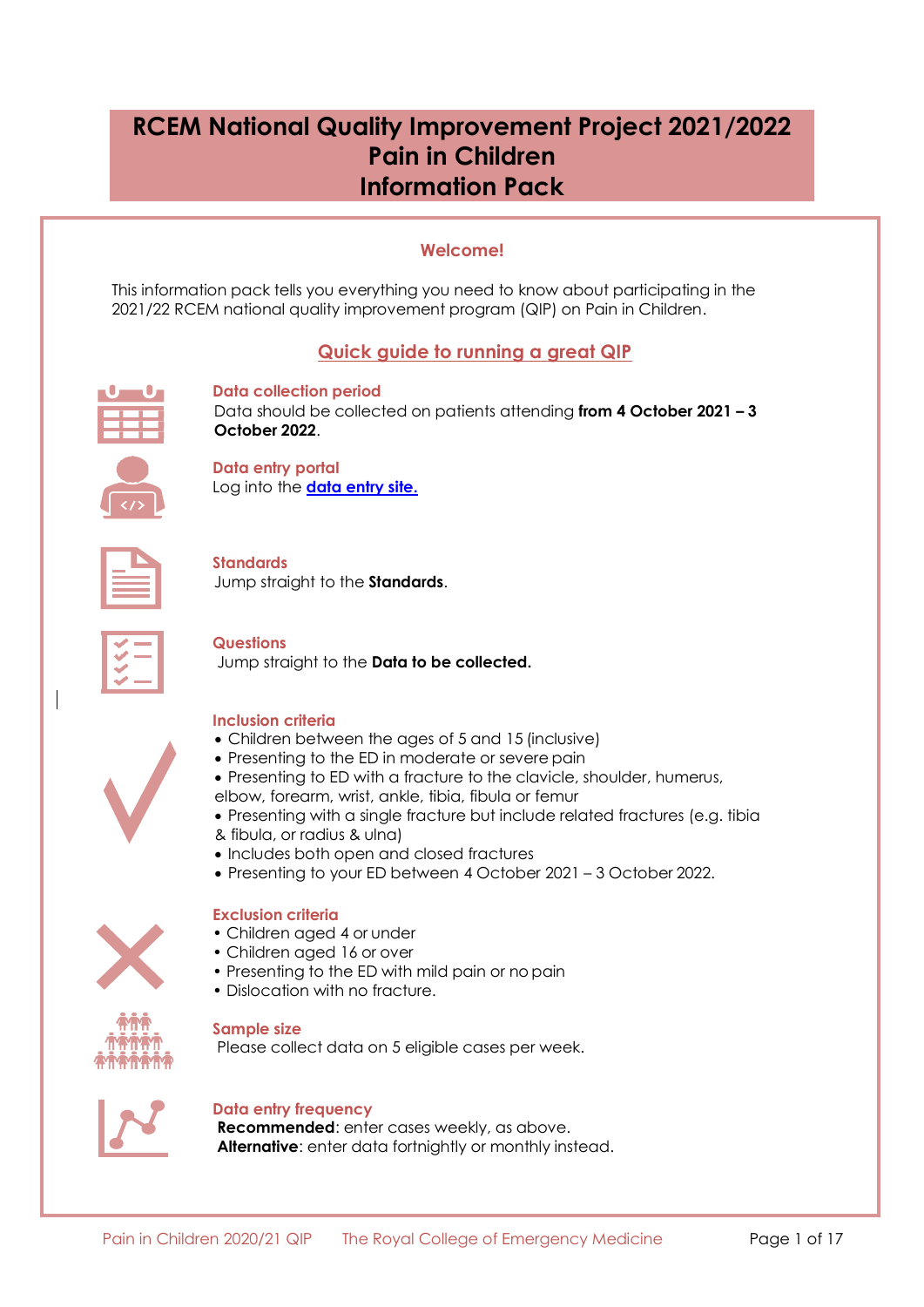## **Contents**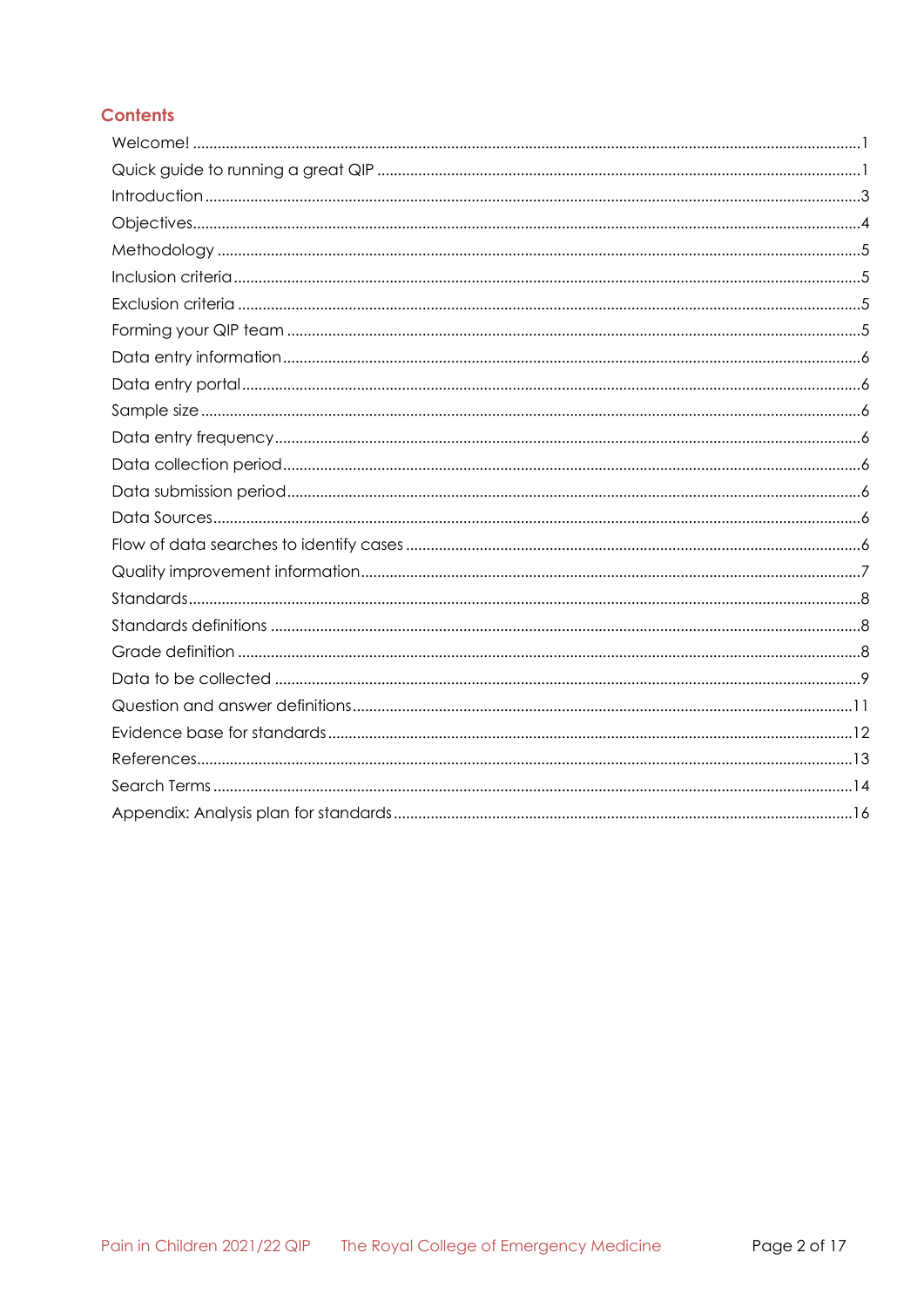## <span id="page-2-0"></span>**Introduction**

The purpose of the QIP is to improve patient care by reducing pain and suffering, in a timely and effective manner through sufficient measurement to track change but with a rigorous focus on action to improve. The Royal College of Emergency Medicine (RCEM) will identify current performance in EDs against nationally agreed clinical standards and show the results in comparison with other departments.

The findings of the 2020/21 Pain in Children QIP indicated that 63% of children had their pain assessed within 15 minutes, which is a positive incline from the previous Pain in Children QIP, where only 32% was recorded. The average time between arrival and first analgesia is 32 minutes, however, only 47% of patients' analgesia was in full accordance with local guidelines. Results also showed 52% received analgesia discharge advice.

There were a worrying proportion of children who were not receiving analgesia despite a documented significant pain score approximately 12% in severe pain and 28% in moderate pain.

National results of the QIP will be published as part of RCEM's work on clinical quality. Participating EDs will also receive a personalised report with their data. This QIP is listed in the Quality Accounts for 2021/22, which require providers in England to report on their participation in identified national QIPs. The RCEM online data collection tool should be used to collect and review the management of children in pain presenting to your ED.

The College is committed to assessing health inequalities relating to patient ethnicity in supporting departments to provide high quality care to all. We will be collecting ethnicity data and monitoring for systemic inequalities and reporting this at a national level.

We hope this year's Pain in Children QIP will continue to highlight key issues in the UK and help to improve the quality of children's care in our EDs.

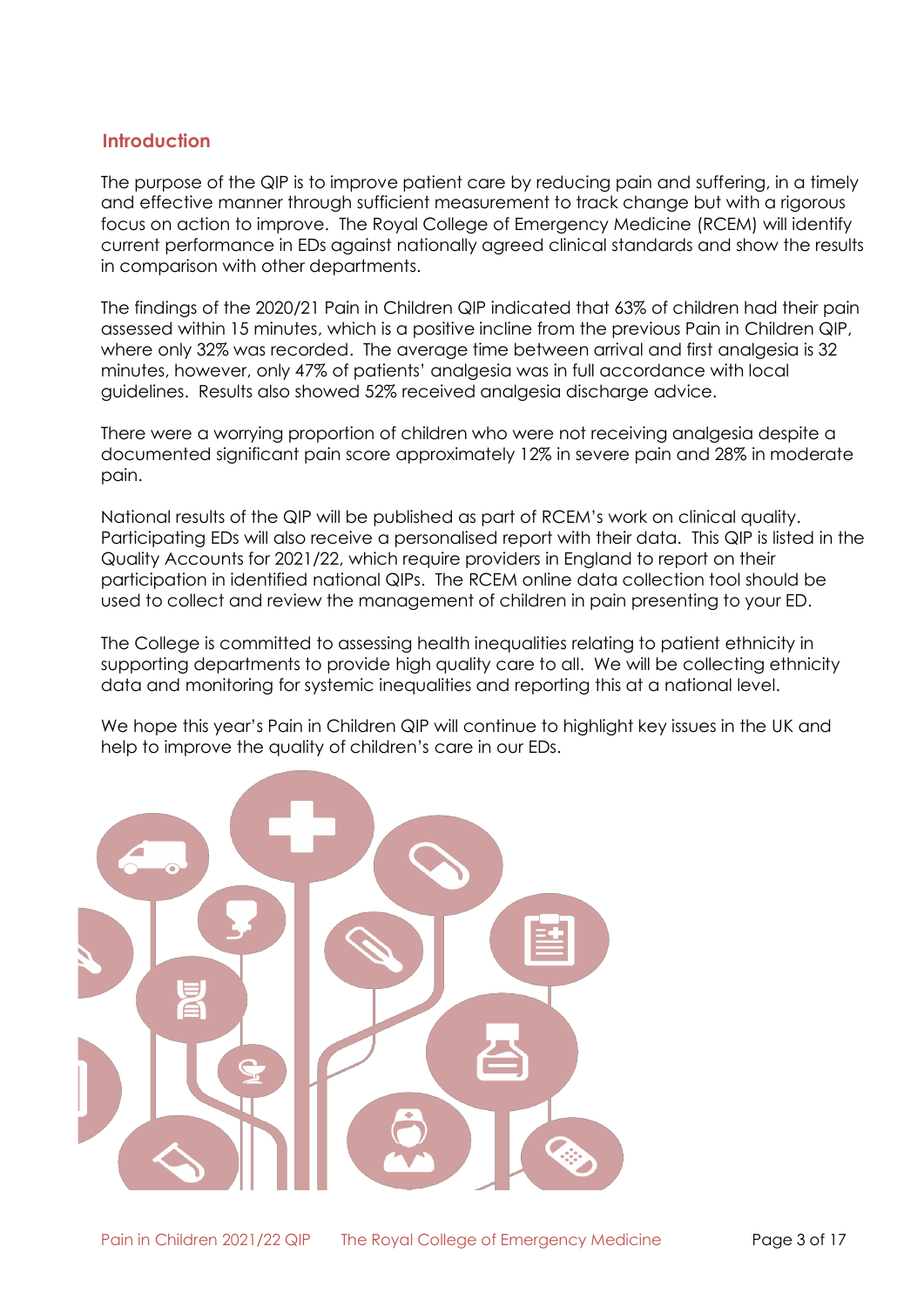## <span id="page-3-0"></span>**Objectives**

| <b>National objectives</b>                                                                                                                                                                             | How we're supporting you                                                                                                                                                                                                                                                                                                                                                                                                                                                                                                                                                                                                                                                                                                                                                                        |  |  |  |
|--------------------------------------------------------------------------------------------------------------------------------------------------------------------------------------------------------|-------------------------------------------------------------------------------------------------------------------------------------------------------------------------------------------------------------------------------------------------------------------------------------------------------------------------------------------------------------------------------------------------------------------------------------------------------------------------------------------------------------------------------------------------------------------------------------------------------------------------------------------------------------------------------------------------------------------------------------------------------------------------------------------------|--|--|--|
| To improve the care provided to paediatric patients in the ED who present in moderate or<br>severe pain with a limb fracture by:                                                                       |                                                                                                                                                                                                                                                                                                                                                                                                                                                                                                                                                                                                                                                                                                                                                                                                 |  |  |  |
| 1. Identifying current<br>performance in EDs against<br>clinical standards.                                                                                                                            | Expert teams of clinicians and QIP specialists<br>$\bullet$<br>have reviewed current national standards and<br>evidence to set the top priority standards for<br>this national QIP.<br>RCEM have built a bespoke platform to collect<br>$\bullet$<br>and analyse performance data against the<br>standards for each ED.                                                                                                                                                                                                                                                                                                                                                                                                                                                                         |  |  |  |
| 2. Showing EDs their<br>performance in comparison<br>with performance nationally<br>and in the ED's country in<br>order to facilitate quality<br>Improvement.                                          | RCEM have built a bespoke platform to collect<br>$\bullet$<br>and analyse performance data against the<br>standards for each ED.<br>EDs have the flexibility to select the most<br>$\bullet$<br>appropriate comparator to their data,<br>whether this is national or only EDs in their<br>country.                                                                                                                                                                                                                                                                                                                                                                                                                                                                                              |  |  |  |
| 3. Empowering and encourage<br>EDs to run quality<br>improvement (QI) initiatives<br>based on the data collected<br>and assess the impact of the<br>QI initiative on their weekly<br>performance data. | The RCEM platform includes a dashboard with<br>$\bullet$<br>charts showing your ED's performance, as soon<br>as you've entered the data.<br>The dashboard charts are SPC charts (where<br>$\bullet$<br>applicable) with built in automatic trend<br>recognition, so you are able to easily spot<br>statistically significant patterns in your data.<br>The portal has built in tools to support local QI<br>$\bullet$<br>initiatives, such as an online PDSA template.<br>When you've completed a PDSA template<br>$\bullet$<br>with your team, this is overlaid onto your<br>dashboard charts so you can easily see the<br>impact of your PDSA.<br>RCEM have also published a QI guide to<br>introduce you to other excellent QI<br>methodologies and enhance your QI<br>knowledge and skills. |  |  |  |
| <b>Local objectives</b>                                                                                                                                                                                |                                                                                                                                                                                                                                                                                                                                                                                                                                                                                                                                                                                                                                                                                                                                                                                                 |  |  |  |
| 1. To improve pain assessment at patient presentation.                                                                                                                                                 |                                                                                                                                                                                                                                                                                                                                                                                                                                                                                                                                                                                                                                                                                                                                                                                                 |  |  |  |
| 2. To improve provision of analgesia within 30 minutes for patients in moderate or severe<br>pain.                                                                                                     |                                                                                                                                                                                                                                                                                                                                                                                                                                                                                                                                                                                                                                                                                                                                                                                                 |  |  |  |

3. To improve re-evaluation of pain and appropriate action within 60 minutes.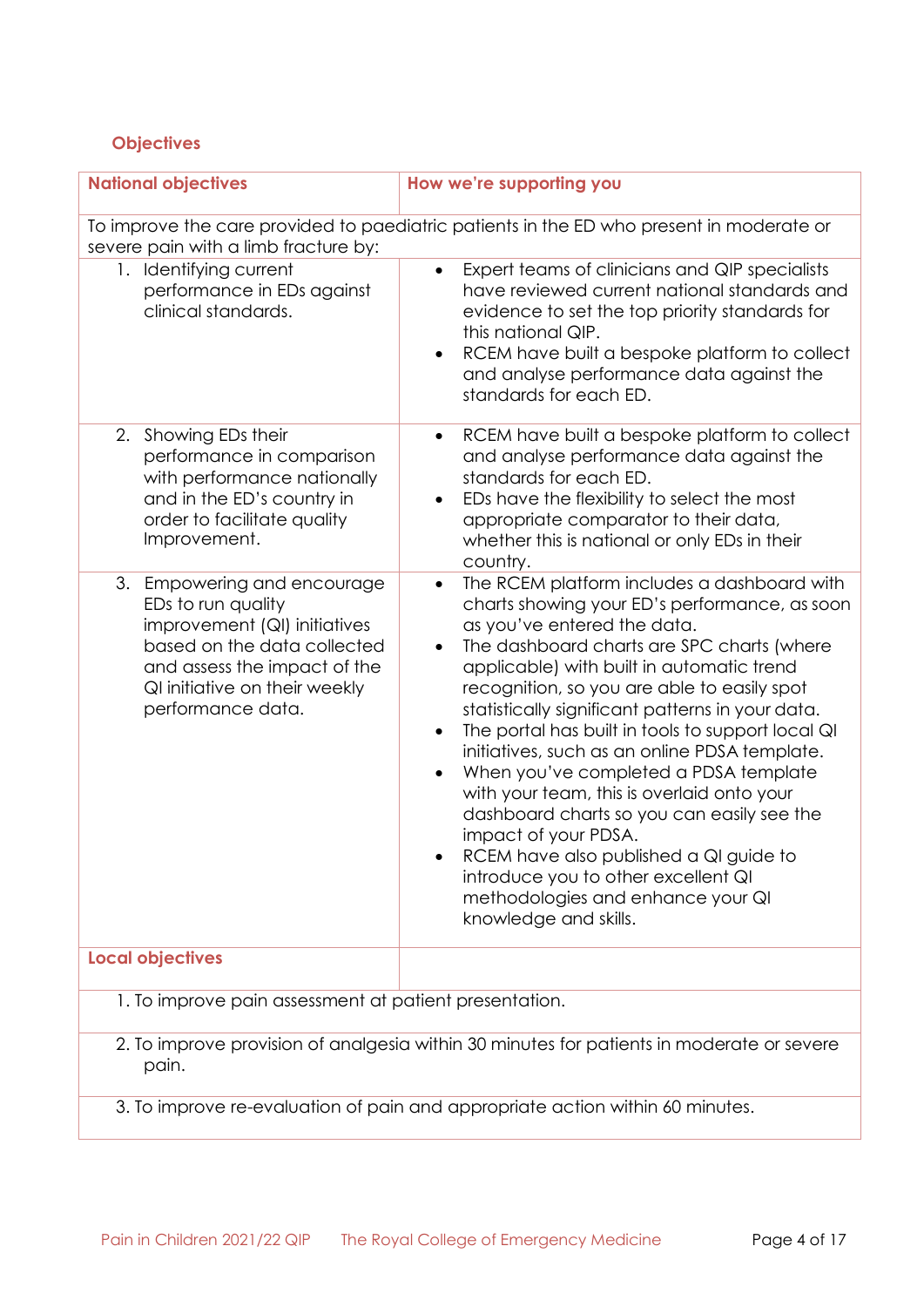## <span id="page-4-1"></span><span id="page-4-0"></span>**Methodology**

### **Inclusion criteria**

- Children between the ages of 5 and 15 (inclusive)
- Presenting to your ED between 4 October 2021 3 October 2022
- Presenting to the ED in moderate or severe pain
- Presenting to ED with a fracture to the clavicle, shoulder, humerus, elbow, forearm, wrist, ankle, tibia, fibula or femur
- Presenting with a single fracture but include related fractures (e.g. tibia & fibula, or radius & ulna)
- Open or closed fractures

### <span id="page-4-2"></span>**Exclusion criteria**

- Children aged 4 or under
- Children aged 16 or over
- Presenting to the ED with mild pain or no pain
- Dislocation with no fracture



## <span id="page-4-3"></span>**Forming your QIP team**

RCEM recommends forming a multidisciplinary QI team; including consultants, trainees, PEM specialists, play specialists, ACPs, nursing, pharmacy, SAS, triage, patient reps and others as needed for the topic and to suit your local set up.

A team of about 6 will likely be sufficient to manage but consider the skill mix and how you will share the workload for data collection, education and training, guideline development, action planning, stake holder engagement and importantly team leadership. The person most motivated to improve these standards may be best placed to try and lead and drive this project. Establishing a clear channel of communication early (e.g. Email thread, *Whatsapp* group, monthly telephone call/meeting) to action plan and create PDSA cycles over the 6 months is essential to keeping momentum to raise standards.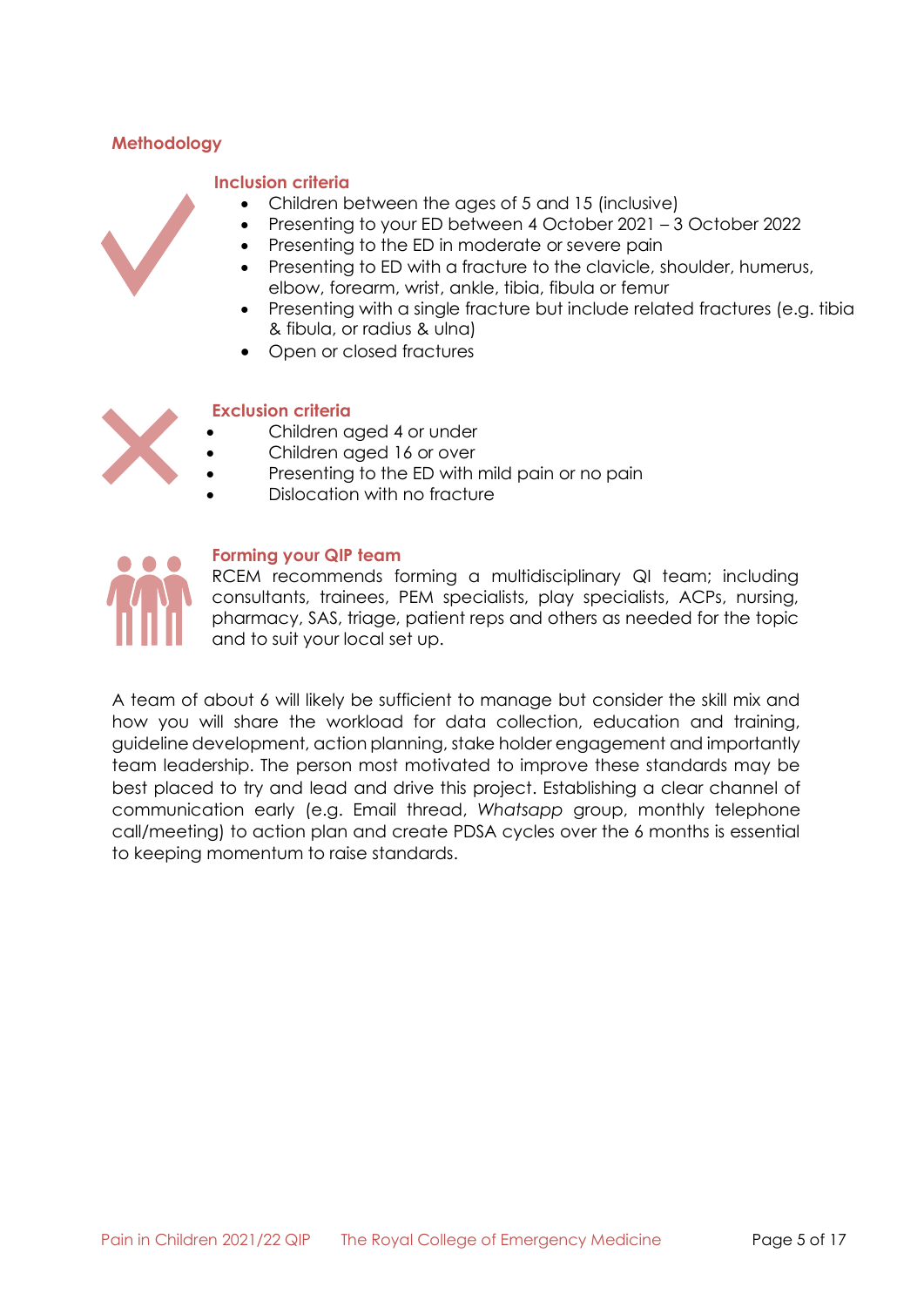## <span id="page-5-0"></span>**Data entry information**

<span id="page-5-2"></span><span id="page-5-1"></span>

#### **Data entry portal**

You can find the link to log into the [data entry site](https://audit.rcem.ac.uk/account/Login) (registered users only).

#### **Sample size**

Please collect 5 randomised cases per week that meet the eligibility criteria. The RCEM national QIPs provide you with a range of features and quality improvement tools. These include a live data dashboard, tracking how your data changes weekly on run charts, and the ability to have your own PDSA (*Plan, Do, Study, Act*) cycles added to your charts.

#### **Data entry frequency**

<span id="page-5-3"></span>

**Recommended**: To maximise the benefit of the run charts and features RCEM recommends entering **cases each week**. This will allow you to see your ED's performance on key measures changing week by week. PDSA cycles should be regularly conducted to assess the impact of changes on the week-toweek performance.

**Alternative**: If your ED will find weekly data entry too difficult to manage, you may enter data monthly or fortnightly instead. The system will ask you for each patient's arrival date and automatically split your data into weekly arrivals, so you can get the benefit of seeing weekly variation if you spread the cases across the month. You must ensure that data is collected the below number of patients weekly, even if that data is retrospectively entered at the end of the month. You can then consider monthly cycles of PDSA with specific interventions and evaluate their impact by reviewing the trend over that month.

### <span id="page-5-4"></span>**Data collection period**

Data should be collected on patients attending **from 4 October 2021 – 3 October 2022**.

Please note that these dates are different to the usual dates for RCEM QIPs to allow for staff adjustments to new departments during the August changeover period and to relieve pressures on services during the pandemic which have undergone several redesigns.

#### <span id="page-5-5"></span>**Data submission period**

Data can be submitted [online](https://audit.rcem.ac.uk/pages/home) from **4 October 2021– 3 October 2022**. It is recommended to enter data as close to the date of patient attendance as possible, and to review progress regularly. This will help you QI team spot the impact of intervention more promptly for refinement or disposal depending on the changes observed.

#### <span id="page-5-6"></span>**Data Sources**

ED patient records including nursing notes (paper, electronic or both).

#### <span id="page-5-7"></span>**Flow of data searches to identify cases**

Using codes in the appendix first identify all patients attending your ED between the relevant dates, then by age at time of attendance, then through the other relevant criteria.

ECDS codes will be available to support the full QIP.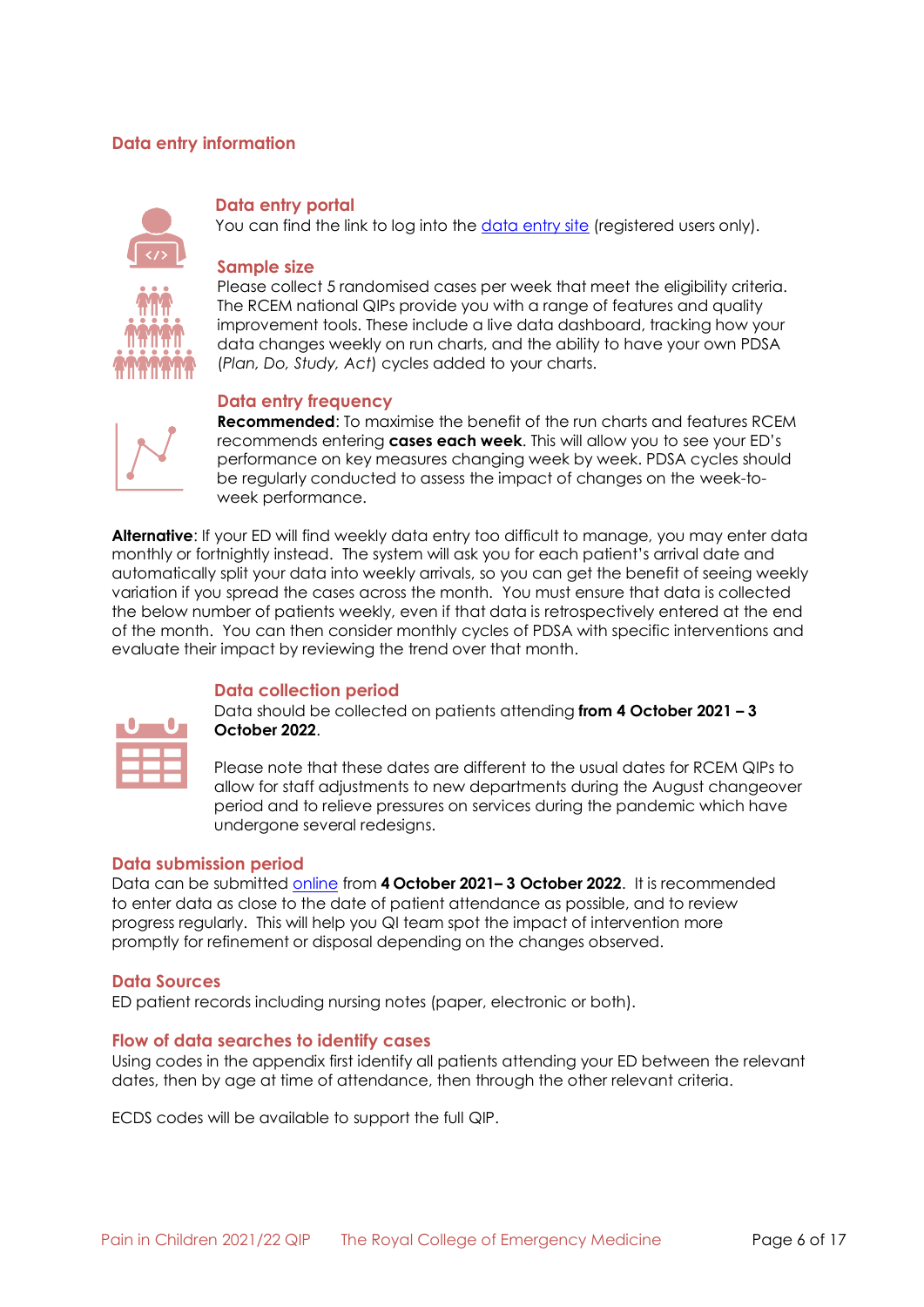### <span id="page-6-0"></span>**Quality improvement information**

The purpose of this QIP is to continually quality assure and quality improve your service where it is not meeting standards to improve the patient journey and care. The RCEM system allows your team to record details of quality improvement projects (QIP) and see on your dashboard how each initiative affects your data on key measures.

We encourage you to use this feature to try out QIPs in your department. If you are new to QIPs, we recommend you follow the Plan Do Study Act (PDSA) methodology. The [Institute for](http://www.ihi.org/resources/Pages/Tools/PlanDoStudyActWorksheet.aspx) Healthcare [Improvement](http://www.ihi.org/resources/Pages/Tools/PlanDoStudyActWorksheet.aspx) (IHI) provides a useful worksheet which will help you to think about the changes you want to make and how to implement them.

Further information on ED quality improvement can be found on the [RCEM website.](https://rcem.ac.uk/quality-improvement-2/)



#### **The model for improvement, IHI**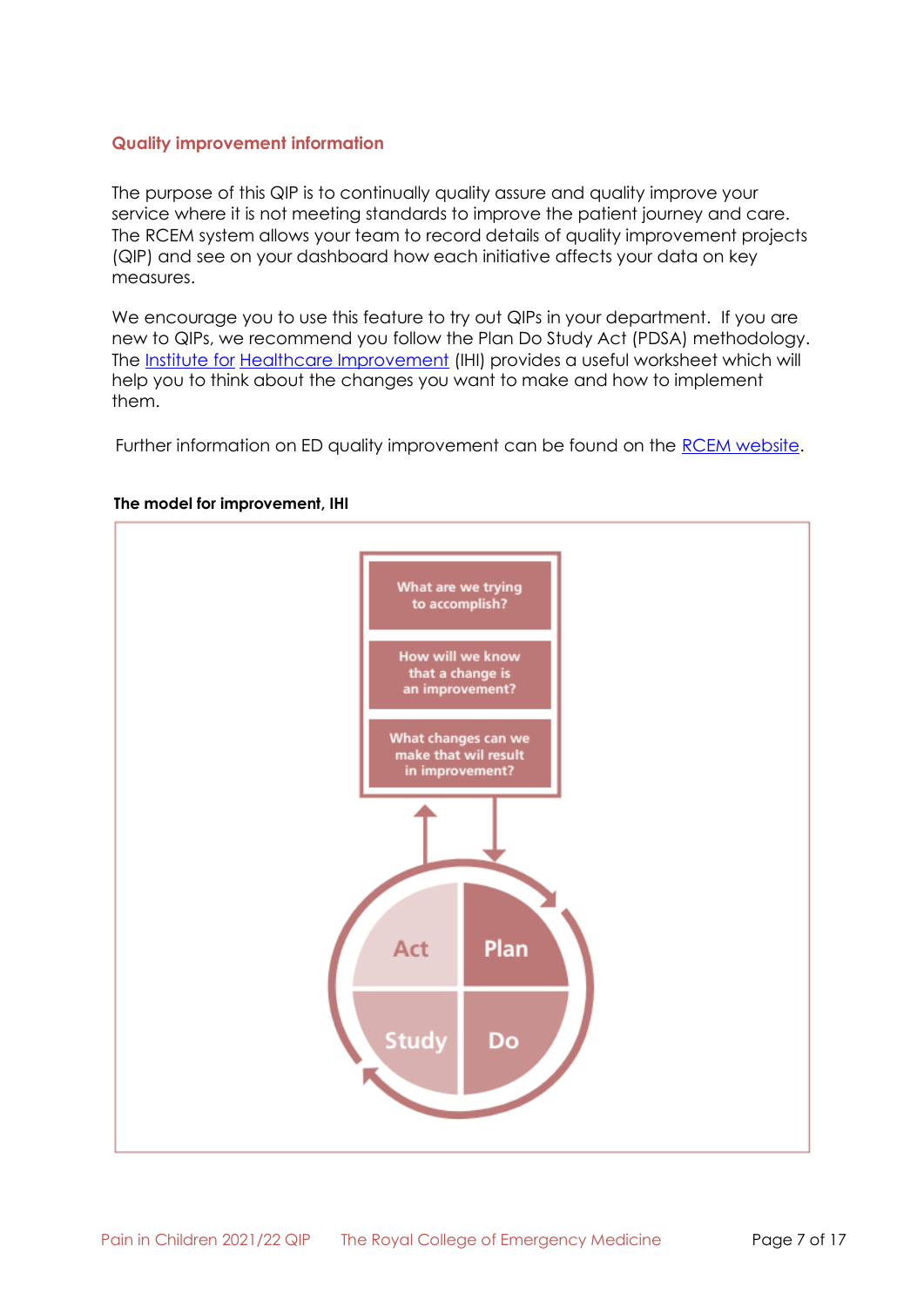## <span id="page-7-0"></span>**Standards**

| <b>Standard</b>                                                                                                                                                       | Grade                                              |
|-----------------------------------------------------------------------------------------------------------------------------------------------------------------------|----------------------------------------------------|
| 1. Pain is assessed immediately upon presentation at hospital                                                                                                         | $F =$ within 15 minutes                            |
| 2. Administration of analgesia to patients in severe pain                                                                                                             | $F =$ within 30 minutes<br>$D =$ within 20 minutes |
| 2. Administration of analgesia to patients in moderate pain                                                                                                           | $F =$ within 30 minutes<br>$D =$ within 20 minutes |
| 3. Patients with severe or moderate pain should have<br>documented evidence of re-evaluation and action within 60<br>minutes of receiving the first dose of analgesic | $F =$ within 60 minutes                            |

### <span id="page-7-1"></span>**Standards definitions**

| <b>Standard</b> | Term                                                                                                                                                                       | <b>Definition</b>                                                                                                                                      |
|-----------------|----------------------------------------------------------------------------------------------------------------------------------------------------------------------------|--------------------------------------------------------------------------------------------------------------------------------------------------------|
| Standard 1      | Pain is assessed<br>immediately upon<br>presentation at<br>hospital                                                                                                        | Within 15 minutes of arrival *<br>*If your system has a triage which is earlier and<br>occurs before your patient is booked in please<br>use that time |
| Standard 2      | Administration of<br>analgesia to<br>patients in<br>severe pain                                                                                                            | Pain score of 7 to 10, or locally used<br>equivalent.                                                                                                  |
| Standard 2      | Administration of<br>analgesia to<br>patients in<br>moderate pain                                                                                                          | Pain score of 4 to 7, or locally used<br>equivalent.                                                                                                   |
| Standard 3      | Patients with<br>moderate or severe<br>pain should have<br>documented<br>evidence of re-<br>evaluation within 60<br>minutes of receiving<br>the first dose of<br>analgesic | If patient receives analgesia in ED, then<br>documented evidence of re-assessment is<br>done within 60 minutes.                                        |

### <span id="page-7-2"></span>**Grade definition**

**F - Fundamental:** This is the top priority for your ED to get right. It needs to be applied by all those who work and serve in the healthcare system. Behaviour at all levels and service provision need to be in accordance with at least these fundamental standards. No provider should provide any service that does not comply with these fundamental standards, in relation to which there should be zero tolerance of breaches.

**D - Developmental:** This is the second priority for your ED. It is a requirement over and above the fundamental standard.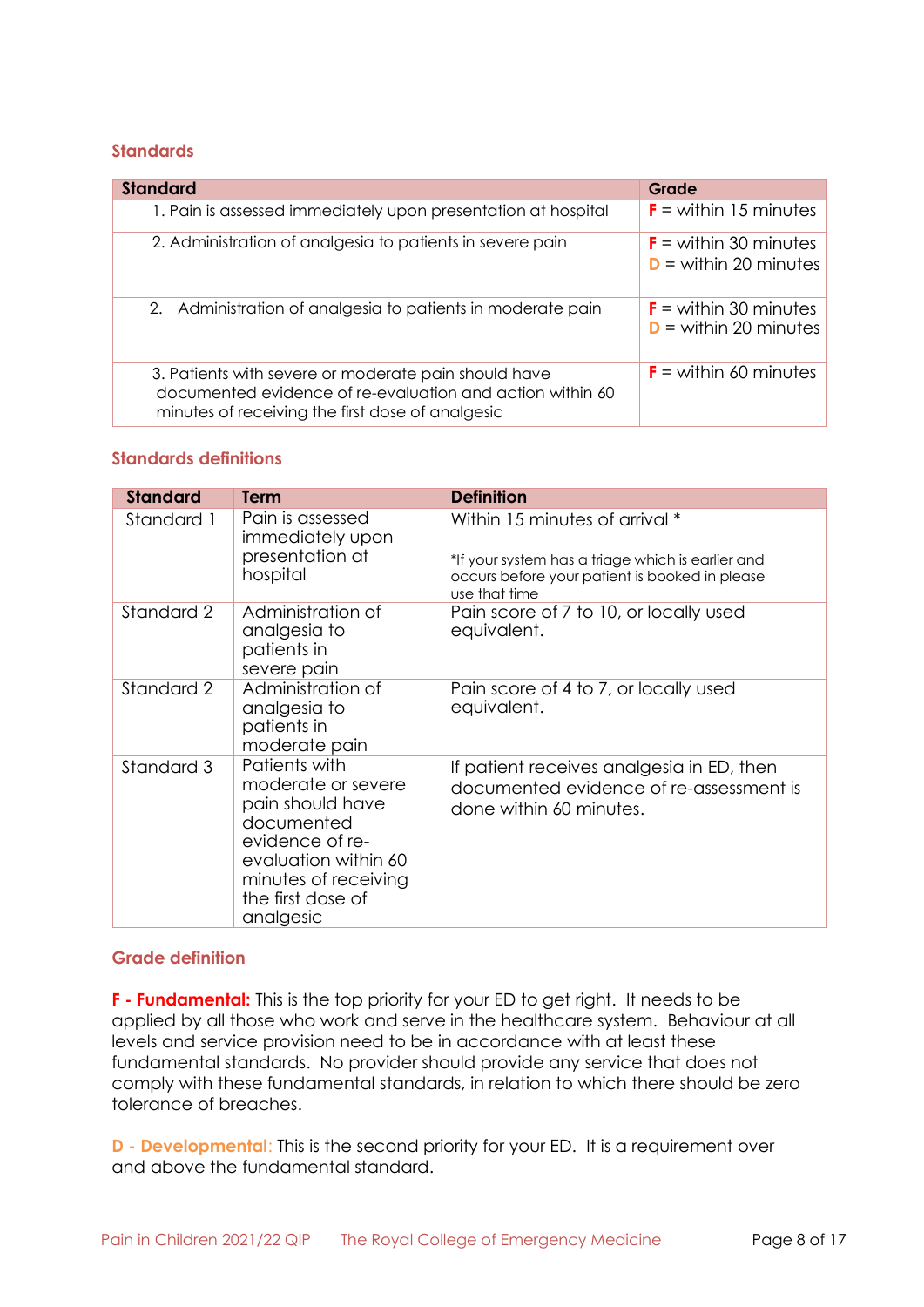## <span id="page-8-0"></span>**Data to be collected**

|      | <b>Patient details</b>                                                                                           |                                                                                                                                                                                                                                                                                                                                                                                                                                                                     |
|------|------------------------------------------------------------------------------------------------------------------|---------------------------------------------------------------------------------------------------------------------------------------------------------------------------------------------------------------------------------------------------------------------------------------------------------------------------------------------------------------------------------------------------------------------------------------------------------------------|
| Q1.1 | Reference (do not enter identifiable data)                                                                       |                                                                                                                                                                                                                                                                                                                                                                                                                                                                     |
| Q1.2 | Date and time of arrival or triage, whichever<br>is earlier (Use 24-hour clock e.g. $11.23 \text{pm} =$<br>23:23 | HH:MM<br>dd/mm/yyyy                                                                                                                                                                                                                                                                                                                                                                                                                                                 |
| Q1.3 | Age of patient                                                                                                   |                                                                                                                                                                                                                                                                                                                                                                                                                                                                     |
| Q1.4 | Ethnic category                                                                                                  | White British<br>$\bullet$<br>White Irish<br>$\bullet$<br>Any other White background<br>$\bullet$<br>White and Black Caribbean<br>White and Black African<br>White and Asian<br>$\bullet$<br>Any other mixed background<br>$\bullet$<br>Indian<br>$\bullet$<br>Pakistani<br>Bangladeshi<br>Any other Asian background<br>$\bullet$<br>Caribbean<br>African<br>Any other Black background<br>Chinese<br>Any other ethnic group<br>Not stated e.g. unwilling to state |

|      |                                                                                                         | Yes (select option<br>where<br>applicable)                                                                                                                                                                                                                                                               | Time<br>(leave<br>blank if<br>unknown) | Date<br>(for use if<br>different to<br>date of<br>admission) | No (select option<br>where applicable)                                                                                                                                                                        |
|------|---------------------------------------------------------------------------------------------------------|----------------------------------------------------------------------------------------------------------------------------------------------------------------------------------------------------------------------------------------------------------------------------------------------------------|----------------------------------------|--------------------------------------------------------------|---------------------------------------------------------------------------------------------------------------------------------------------------------------------------------------------------------------|
| Q2.1 | Was pain<br>assessed on<br>arrival (within<br>15 mins?)                                                 | Moderate<br>$\bullet$<br>Severe                                                                                                                                                                                                                                                                          | HH:MM                                  | dd/mm/yyyy                                                   |                                                                                                                                                                                                               |
| Q2.2 | Was a<br>validated pain<br>assessment<br>tool used? If<br>yes, please<br>specify what<br>tool was used. | Yes<br>$\bullet$                                                                                                                                                                                                                                                                                         |                                        |                                                              | <b>No</b><br>$\bullet$                                                                                                                                                                                        |
| Q2.3 | Was analgesia<br>administered<br>in the ED?                                                             | <b>Fascia Illicia</b><br>$\bullet$<br><b>Block</b><br>Femoral nerve<br>$\bullet$<br>block<br>Ibuprofen<br>$\bullet$<br>(NSAIDs)<br>Opiate (IV)<br>$\bullet$<br>Opiate (oral)<br>$\bullet$<br>Opiates<br>$\bullet$<br>(intranasal)<br>Paracetamol<br>$\bullet$<br>Other (please<br>$\bullet$<br>specify): | HH:MM                                  | dd/mm/yyyy                                                   | $No - was$<br>$\bullet$<br>administered pre-<br>hospital<br>Not accepted<br>$\bullet$<br>$No$ – the<br>$\bullet$<br>analgesia was<br>contraindicated<br>$No$ – another<br>$\bullet$<br>reason was<br>recorded |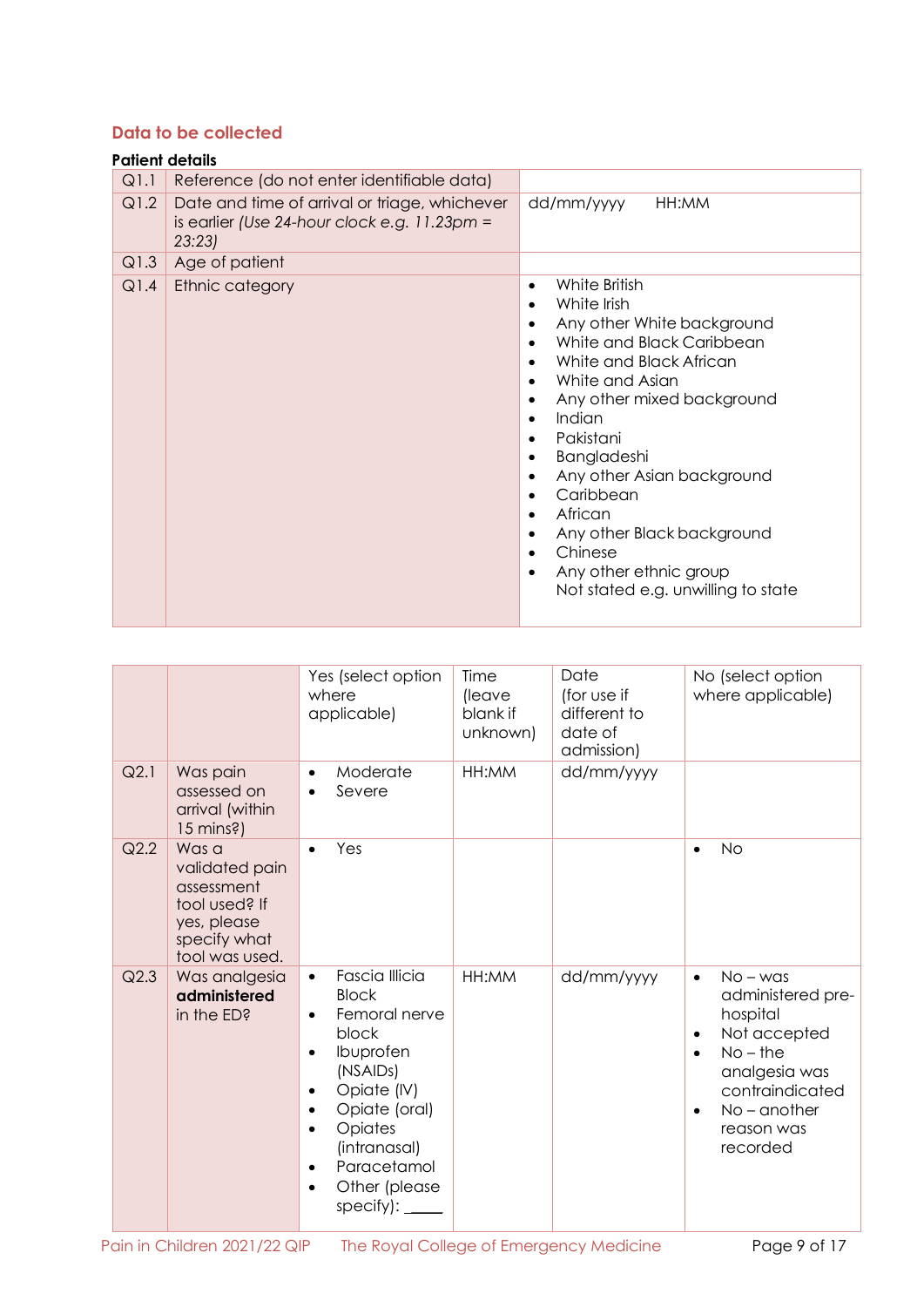| Q2.4    | Was pain re-<br>assessed in the<br>ED <sub>s</sub>                                                                                       | No pain<br>$\bullet$<br>Mild (1-3)<br>$\bullet$<br>Moderate (4-<br>$\bullet$<br>6)<br>Severe (7-10)                                                                                                                                                                                       | HH:MM | dd/mm/yyyy                                | Not recorded<br>$\bullet$<br>Not able to re-<br>$\bullet$<br>assess pain or<br>patient left ED                                              |
|---------|------------------------------------------------------------------------------------------------------------------------------------------|-------------------------------------------------------------------------------------------------------------------------------------------------------------------------------------------------------------------------------------------------------------------------------------------|-------|-------------------------------------------|---------------------------------------------------------------------------------------------------------------------------------------------|
| $Q$ 2.5 | Was a second<br>dose of<br>analgesia<br>administered in<br>the ED?                                                                       | Yes<br>$\bullet$                                                                                                                                                                                                                                                                          | HH:MM | dd/mm/yyyy                                | Not offered<br>$\bullet$<br>Not accepted<br>$\bullet$<br>$No - but the$<br>$\bullet$<br>reason was<br>recorded<br>Not recorded<br>$\bullet$ |
| Q2.6    | What<br>analgesia was<br>administered                                                                                                    | <b>Fascia Illicia Block</b><br>$\bullet$<br>Femoral nerve block<br>$\bullet$<br><b>Ibuprofen (NSAIDs)</b><br>$\bullet$<br>Opiate (IV)<br>$\bullet$<br>Opiate (oral)<br>$\bullet$<br>Opiates (intranasal)<br>$\bullet$<br>Paracetamol<br>$\bullet$<br>Other (please specify):<br>$\bullet$ |       |                                           |                                                                                                                                             |
| Q2.7    | Was analgesia in accordance with local guidelines?<br>$\bullet$<br>& analgesic<br>ladder<br>Yes, partially<br>No, it was not<br>No local |                                                                                                                                                                                                                                                                                           |       |                                           | Yes, fully as per<br>pain assessment<br>guidelines exist                                                                                    |
| Q2.8    | Was discharge analgesia advice given?                                                                                                    |                                                                                                                                                                                                                                                                                           |       | Yes<br>$\bullet$<br>No or not<br>recorded |                                                                                                                                             |

#### **Notes**

This section is for local use and will not be analysed by RCEM. Ensure you do not enter any identifiable data here.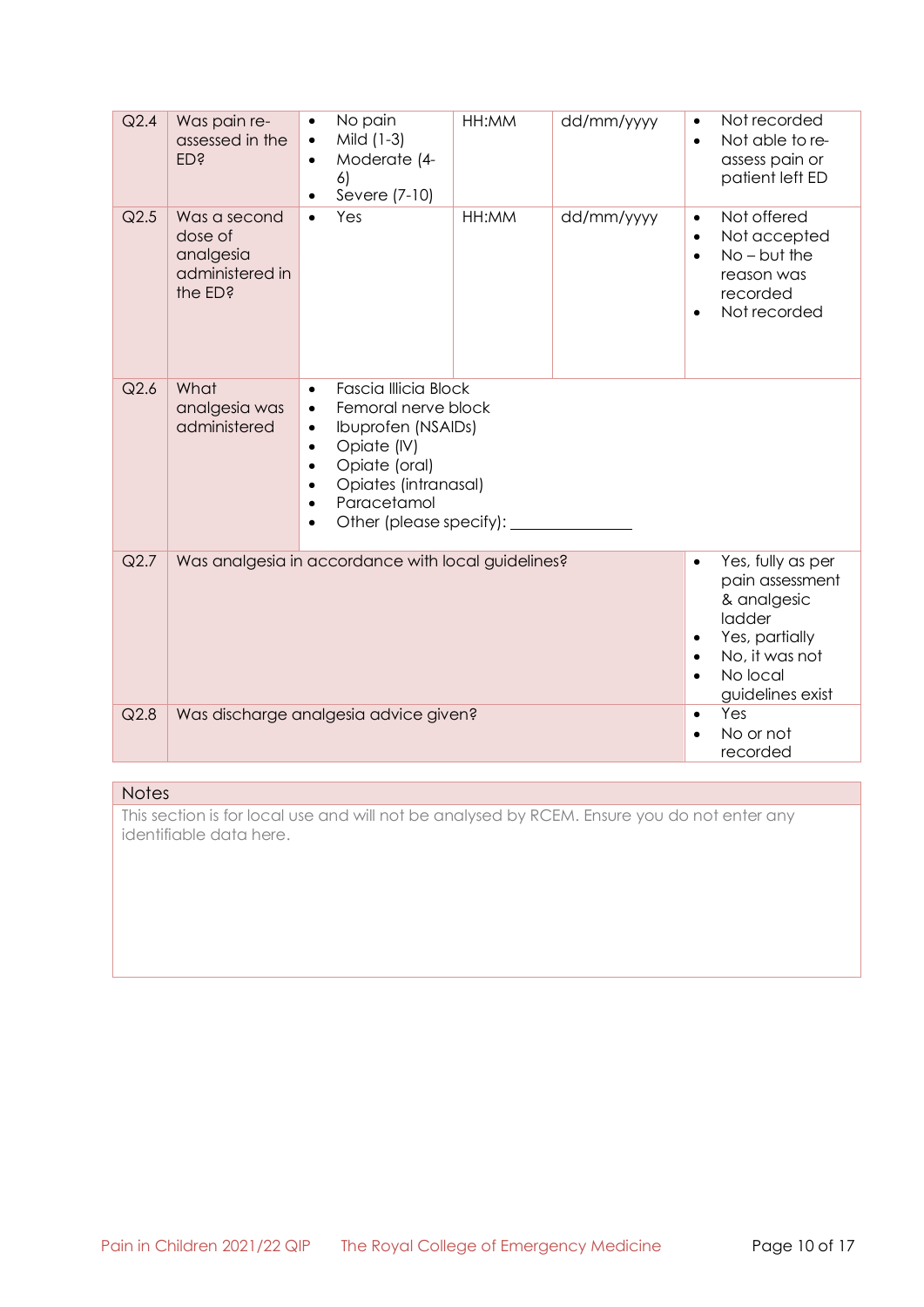## <span id="page-10-0"></span>**Question and answer definitions**

| Term                       | <b>Definition</b>                                                                                        |
|----------------------------|----------------------------------------------------------------------------------------------------------|
| Pre-hospital analgesia     | If the patient took their own analgesia pre-<br>hospital, please tick yes.                               |
| Other analgesia            | Include IM opiates here.                                                                                 |
| Pain assessment            | Pain was assessed using a validated pain<br>assessment or scoring tool (local, regional or<br>national). |
| Discharge analgesia advice | Specific verbal or written advice on<br>analgesia given.                                                 |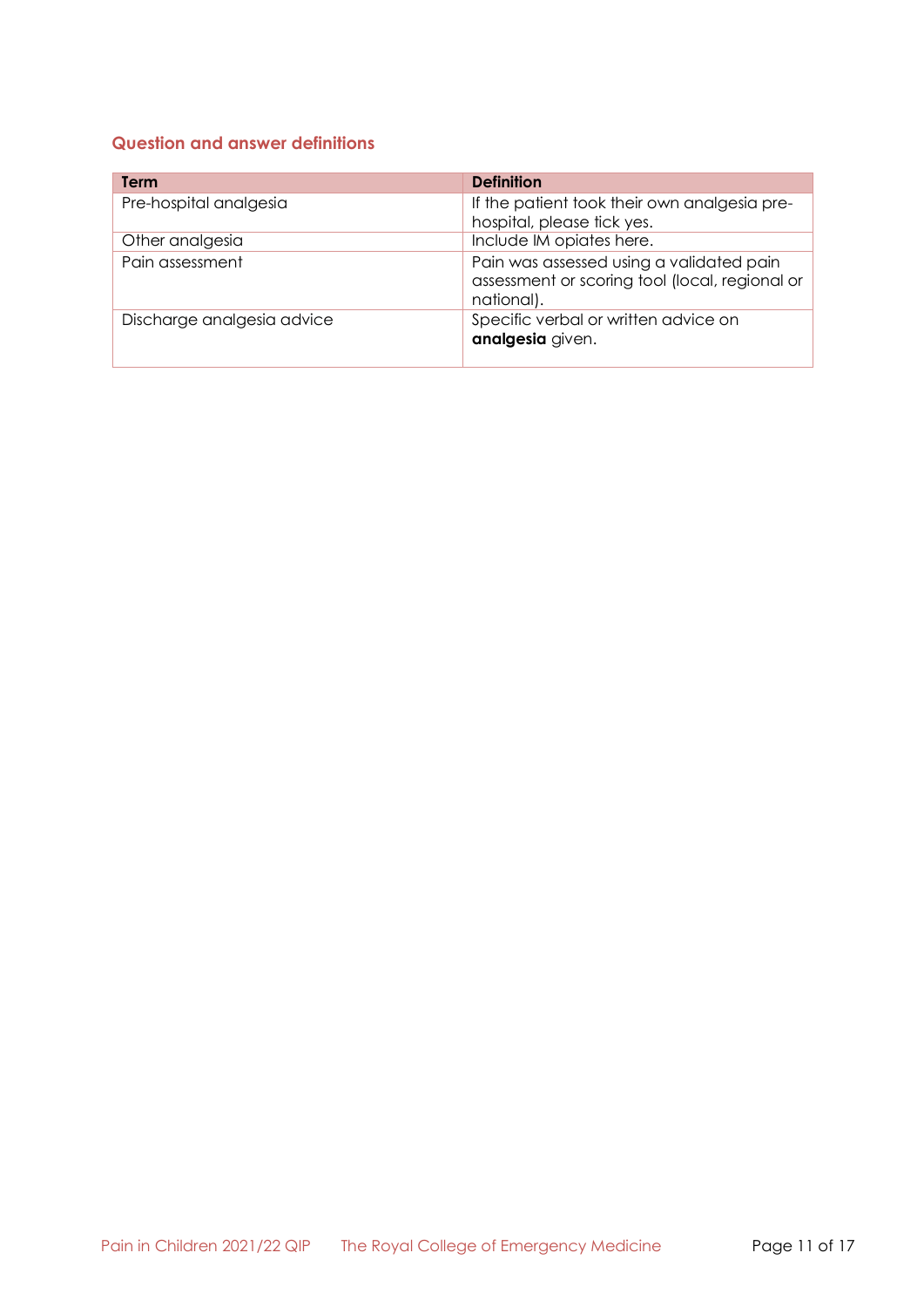## <span id="page-11-0"></span>**Evidence base for standards**

These standards have been checked for alignment with NICE Fractures (non-complex): assessment and management (NG38) 2016, RCEM Management of Pain in Children July 2017, and RCEM 2011 Pain in children standard.

| <b>Standard</b>                | <b>Evidence</b>                                              |
|--------------------------------|--------------------------------------------------------------|
|                                | <b>RCEM Management of Pain in Children July 2017. Best</b>   |
|                                |                                                              |
| 1. Pain is assessed            | <b>Practice Guideline</b>                                    |
| immediately upon               | Recognition and alleviation of pain should be a priority     |
| presentation at hospital       | when treating ill and injured children. This process         |
|                                | should start at the triage, be monitored during their        |
|                                | time in the ED and finish with ensuring adequate             |
|                                | analgesia at, and if appropriate, beyond discharge.          |
|                                | Level 5 evidence.                                            |
|                                |                                                              |
|                                | NICE Fractures (non-complex): assessment                     |
|                                | and management (NG38) 2016                                   |
|                                | Assess pain regularly in people with fractures using         |
|                                | a pain assessment scale suitable for the person's            |
|                                |                                                              |
|                                | age,<br>developmental stage and cognitive function.          |
| 2. Administration of analgesia | RCEM Management of Pain in Children July 2017. Best          |
| to patients in severe pain     | <b>Practice Guideline</b>                                    |
|                                |                                                              |
|                                | The RCEM Quality in Emergency Care Committee                 |
|                                | (QEC) standard of analgesia for moderate & severe            |
|                                | pain within 20 minutes of arrival in the ED should be        |
| 2. Administration of analgesia | applied to children in all Emergency Departments.            |
| to patients in moderate pain   |                                                              |
|                                | <b>RCEM 2011 Pain in Children standard</b>                   |
|                                | Patients in severe pain (pain score 7 to 10) or moderate     |
|                                | pain (pain score 4 to 6) receive appropriate analgesia,      |
|                                | according to local guidelines or CEM pain guidelines, a.     |
|                                | 50% within 20 mins of arrival b. 75% within 30min of arrival |
|                                | c. 100% within 60min of arrival.                             |
|                                |                                                              |
| 3. Patients with moderate or   | RCEM Management of Pain in Children July 2017. Best          |
| severe pain should have        | <b>Practice Guideline</b>                                    |
| documented evidence of         | Patients with severe or moderate pain should have the        |
| re-evaluation within 60        | effectiveness of analgesia re-evaluated within 60            |
| minutes of receiving the first | minutes of the first dose of analgesia. Level 5 evidence.    |
| dose of analgesic              |                                                              |
|                                | NICE Fractures (non-complex): assessment                     |
|                                | and management (NG38) 2016                                   |
|                                | Assess pain regularly in people with fractures using         |
|                                | a pain assessment scale suitable for the person's            |
|                                | age, developmental stage and cognitive function.             |
|                                |                                                              |
|                                | <b>RCEM 2011 Pain in Children standard</b>                   |
|                                | 90% of patients with severe pain should have                 |
|                                | documented evidence of re-evaluation and action              |
|                                | within 60 minutes of receiving the first dose of             |
|                                | analgesic.                                                   |
|                                |                                                              |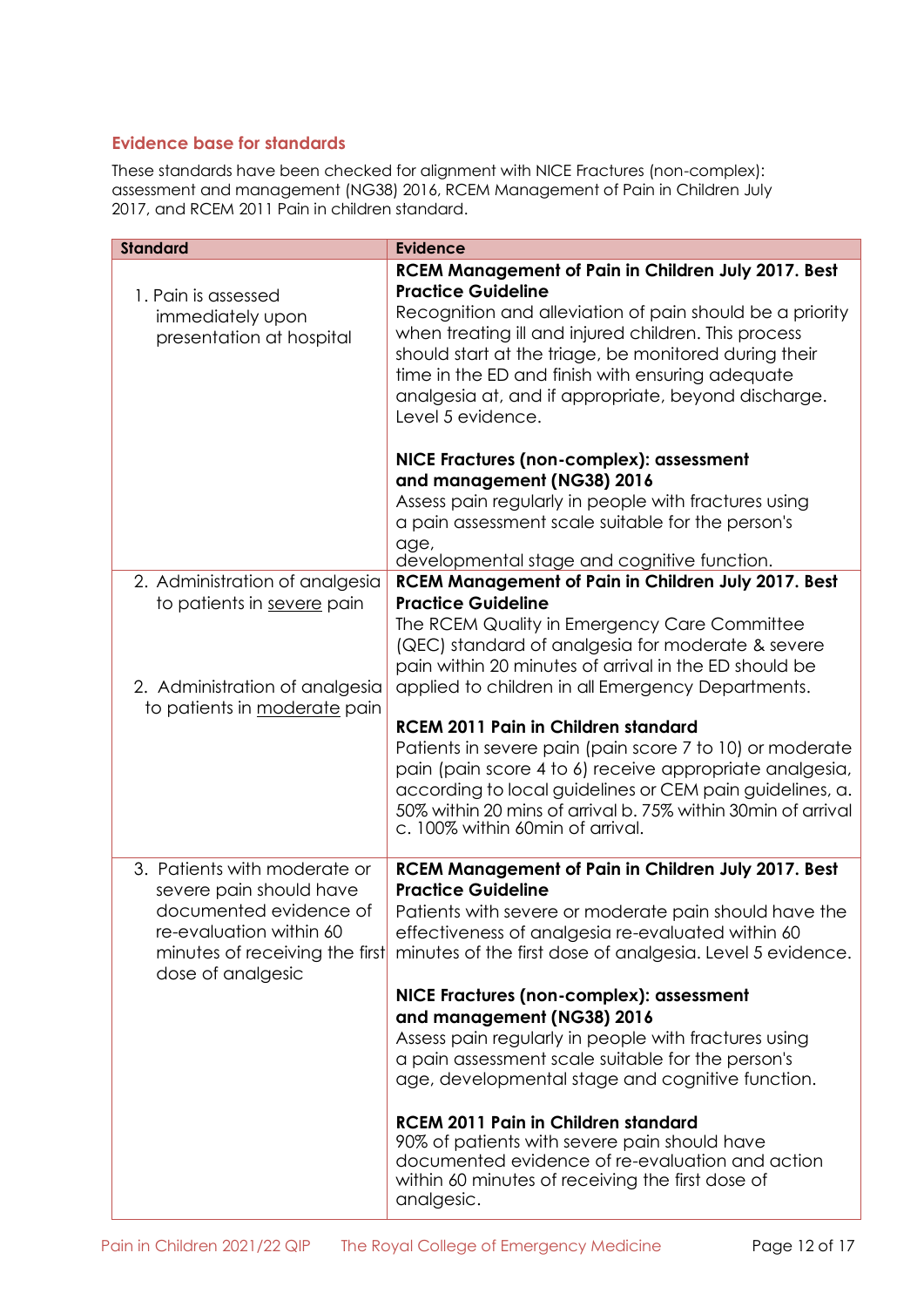#### <span id="page-12-0"></span>**References**

- 1. Emergency Triage, 2nd Ed. BMJ Publishing Group, 2005.
- 2. Lee JS. Pain measurement: Understanding existing tools and their application in the emergency department, Emergency Medicine 2001; 13: 279–287.
- 3. McGrath PJ et al, CHEOPS: A behavioural scale for rating postoperative pain in children. Advances in Pain Research and Therapy. Ed. Fields, Raven Press 1985; 9: 293-297.
- 4. Medicines and Healthcare Products Regulatory Authority (UK) (MHRA)[.](https://www.gov.uk/drug-safety-update/codeine-restricted-use-as-analgesic-in-children-and-adolescents-after-european-safety-review) [Codeine: restricted use as analgesic in children and adolescents after](https://www.gov.uk/drug-safety-update/codeine-restricted-use-as-analgesic-in-children-and-adolescents-after-european-safety-review) [European safety review](https://www.gov.uk/drug-safety-update/codeine-restricted-use-as-analgesic-in-children-and-adolescents-after-european-safety-review) (accessed10th July 2013).
- 5. NICE. [Analgesia mild to moderate pain](https://cks.nice.org.uk/analgesia-mild-to-moderate-pain) 2015 (accessed 10<sup>th</sup> June 2017).
- 6. NICE [Fractures \(non-complex\): Assessment and management](https://www.nice.org.uk/guidance/ng38) 2016 (accessed 11<sup>th</sup> June 2017).
- 7. Petrack EM, Christopher NC, Kriwinsky J. Pain management in the emergency department: patterns of analgesic utilization. Pediatrics 1997; 99(5): 711-4.
- 8. Stahmer SA, Shofer FS, Marino A et al. Do Quantitative Changes in Pain Intensity Correlate with Pain Relief and Satisfaction? Academy of Emergency Medicine 2008; 5(9): 851-7.
- 9. The College of Emergency Medicine: Management of pain in children. Best Practice Guideline 2013; 1-12.
- 10. The Royal College of Anaesthetists: [Core standards for pain management](http://www.rcoa.ac.uk/system/files/FPM-CSPMS-UK2015.pdf) [services in the UK. Faculty of Pain Management](http://www.rcoa.ac.uk/system/files/FPM-CSPMS-UK2015.pdf) 2015 (accessed 6th June 2017).
- 11. The Royal College of Emergency Medicine: Management of pain in children. Best Practice Guideline 2017; 1-11.
- 12. Todd KH, Sloan EP, Chen C et al. Survey of pain etiology, management practices and patient satisfaction in two urban emergency departments. CJEM 2002; 4(4): 252-6.
- 13. Wong-Baker Faces Pain Scale. Adapted from Whaley L, Wong DL. Nursing care of infants and children. 3rd ed. St Louis: The CV Mosby Company 1987.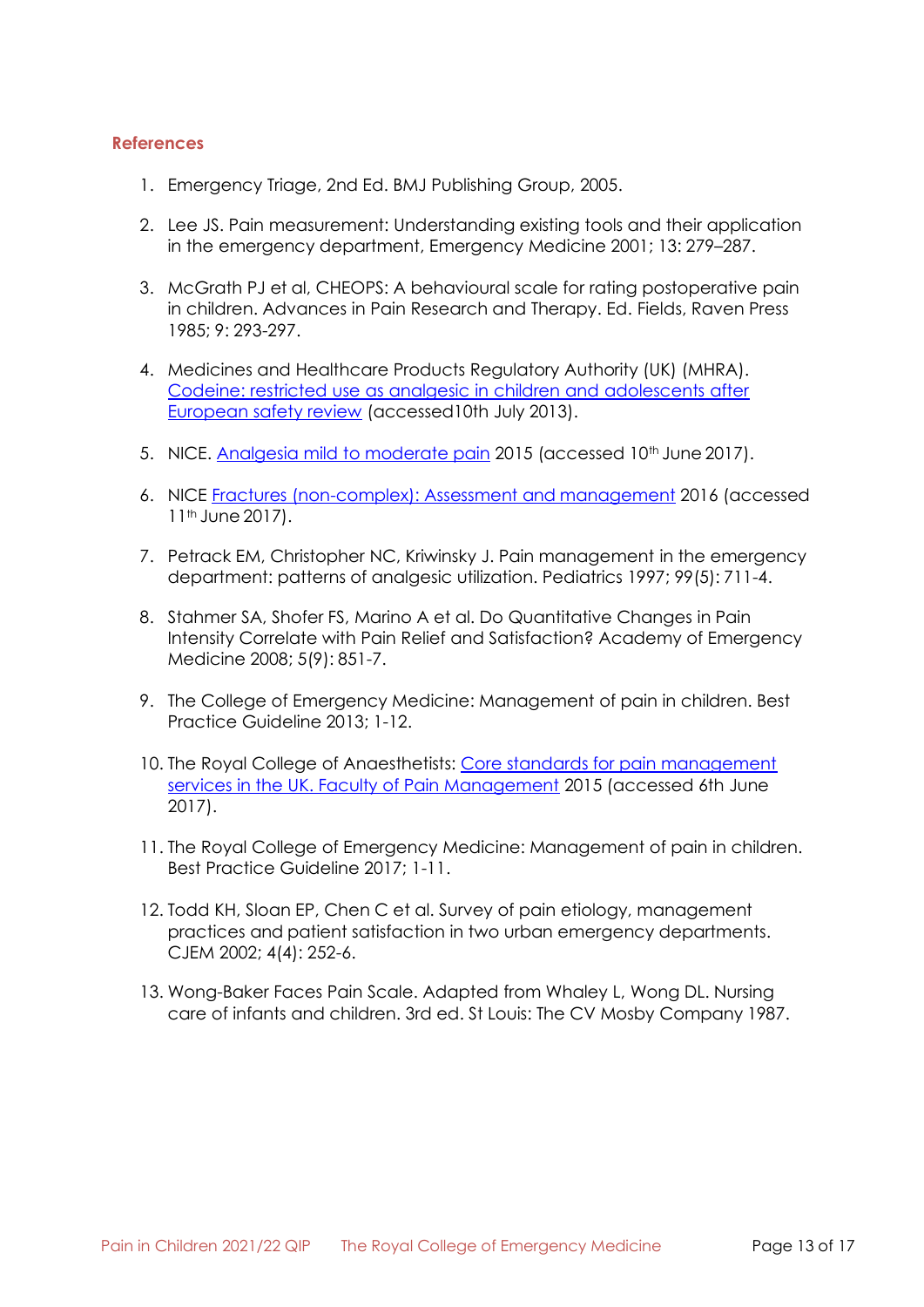## **Search Terms**

The codes below can be used to help initially identify potential cases. This is not an exhaustive list; other search terms can be used but all potential patients should then be reviewed to check they meet the definitions & selection criteria before inclusion in the QIP.

The ECDS codes below relate to CDS V6-2-2 Type 011 - Emergency Care Data Set (ECDS) Enhanced Technical Output Specification v3.0.

<span id="page-13-0"></span>

| QIP question                          | <b>ECDS</b> data item<br>name                | <b>ECDS national code</b> | <b>National code definition</b>    | <b>Notes</b> |
|---------------------------------------|----------------------------------------------|---------------------------|------------------------------------|--------------|
| Q2. Date and<br>time of arrival or    | <b>EMERGENCY CARE</b><br><b>ARRIVAL DATE</b> | an10 CCYY-MM-DD           | Date                               |              |
| $triage -$<br>whichever is<br>earlier | <b>EMERGENCY CARE</b><br><b>ARRIVAL TIME</b> | an8 HH:MM:SS              | Time                               |              |
| Q3. Age of<br>patient                 | AGE AT CDS<br><b>ACTIVITY DATE</b>           | N/A                       | N/A                                |              |
|                                       | <b>ETHNIC CATEGORY</b>                       | A                         | White British                      |              |
|                                       |                                              | B                         | White Irish                        |              |
|                                       |                                              | $\mathsf{C}$              | Any other White background         |              |
|                                       |                                              | $\mathsf D$               | White and Black Caribbean          |              |
|                                       |                                              | E                         | White and Black African            |              |
|                                       |                                              | F                         | White and Asian                    |              |
|                                       |                                              | $\mathbb{G}% _{\alpha}$   | Any other mixed background         |              |
|                                       |                                              | H                         | Indian                             |              |
| Q4. Ethnic<br>category                |                                              |                           | Pakistani                          |              |
|                                       |                                              | K                         | Bangladeshi                        |              |
|                                       |                                              |                           | Any other Asian background         |              |
|                                       |                                              | M                         | Caribbean                          |              |
|                                       |                                              | $\mathsf{N}\xspace$       | African                            |              |
|                                       |                                              | P                         | Any other Black background         |              |
|                                       |                                              | ${\sf R}$                 | Chinese                            |              |
|                                       |                                              | $\mathsf S$               | Any other ethnic group             |              |
|                                       |                                              | Z                         | Not stated e.g. unwilling to state |              |

Pain in Children 2021/22 QIP The Royal College of Emergency Medicine Page 14 of 17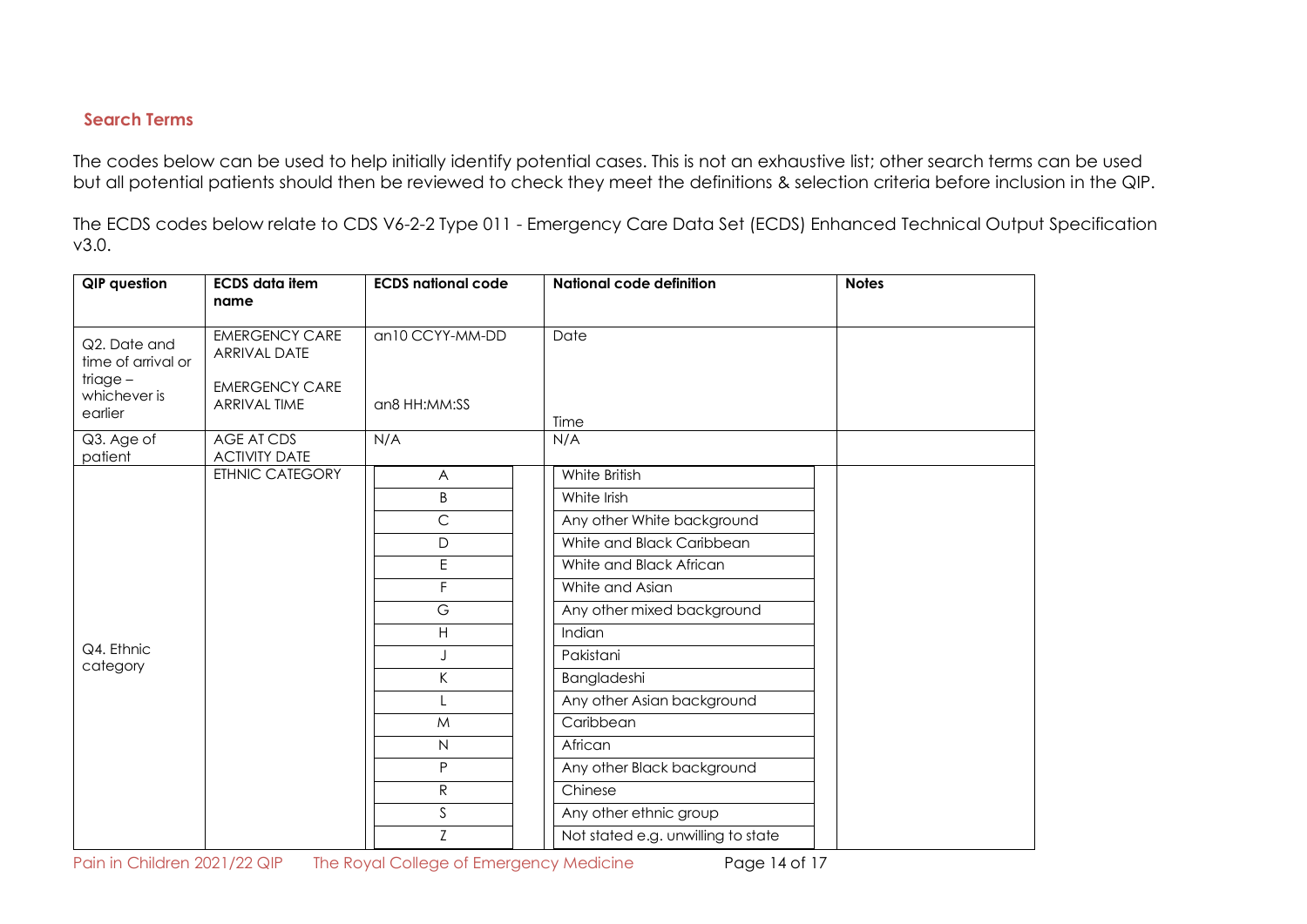|                                                                        |                                       | 99        | Not known e.g. unconscious      |  |                                                                                                                            |
|------------------------------------------------------------------------|---------------------------------------|-----------|---------------------------------|--|----------------------------------------------------------------------------------------------------------------------------|
| Q5. Was pain<br>assessed on<br>arrival (within 15<br>mins)?            | Does not directly map to an ECDS code |           |                                 |  |                                                                                                                            |
| Q6. Was a<br>validated pain<br>assessment tool<br>used?                | Does not directly map to an ECDS code |           |                                 |  |                                                                                                                            |
| Q7. Was                                                                | 1135110000                            | Analgesia | Angesthesia: local angesthetic  |  | Treatments field:<br>Medication including date<br>time stamp is in ECDS, so<br>could get date/time for<br>first medication |
| analgesia<br>administered in<br>the ED?                                | 1135210000                            | Analgesia | Anaesthesia: entonox            |  |                                                                                                                            |
|                                                                        | 1135410000                            | Analgesia | Anaesthesia: regional block     |  |                                                                                                                            |
|                                                                        | 1135610000                            | Analgesia | Anaesthesia: sedation monitored |  |                                                                                                                            |
| Q8. Was pain re-<br>assessed in the<br><b>ED</b> \$                    | Does not directly map to an ECDS code |           |                                 |  |                                                                                                                            |
| Q9. Was a<br>second dose of<br>analgesia<br>administered in<br>the ED? | 1135110000                            | Analgesia | Anaesthesia: local anaesthetic  |  | Treatments field:<br>Medication including date<br>time stamp is in ECDS, so<br>could get date/time for                     |
|                                                                        | 1135210000                            | Analgesia | Anaesthesia: entonox            |  |                                                                                                                            |
|                                                                        | 1135410000                            | Analgesia | Anaesthesia: regional block     |  |                                                                                                                            |
|                                                                        | 1135610000                            | Analgesia | Anaesthesia: sedation monitored |  | first medication                                                                                                           |
| Q11. Was<br>analgesia in<br>accordance<br>with local<br>quidelines?    | Does not directly map to an ECDS code |           |                                 |  |                                                                                                                            |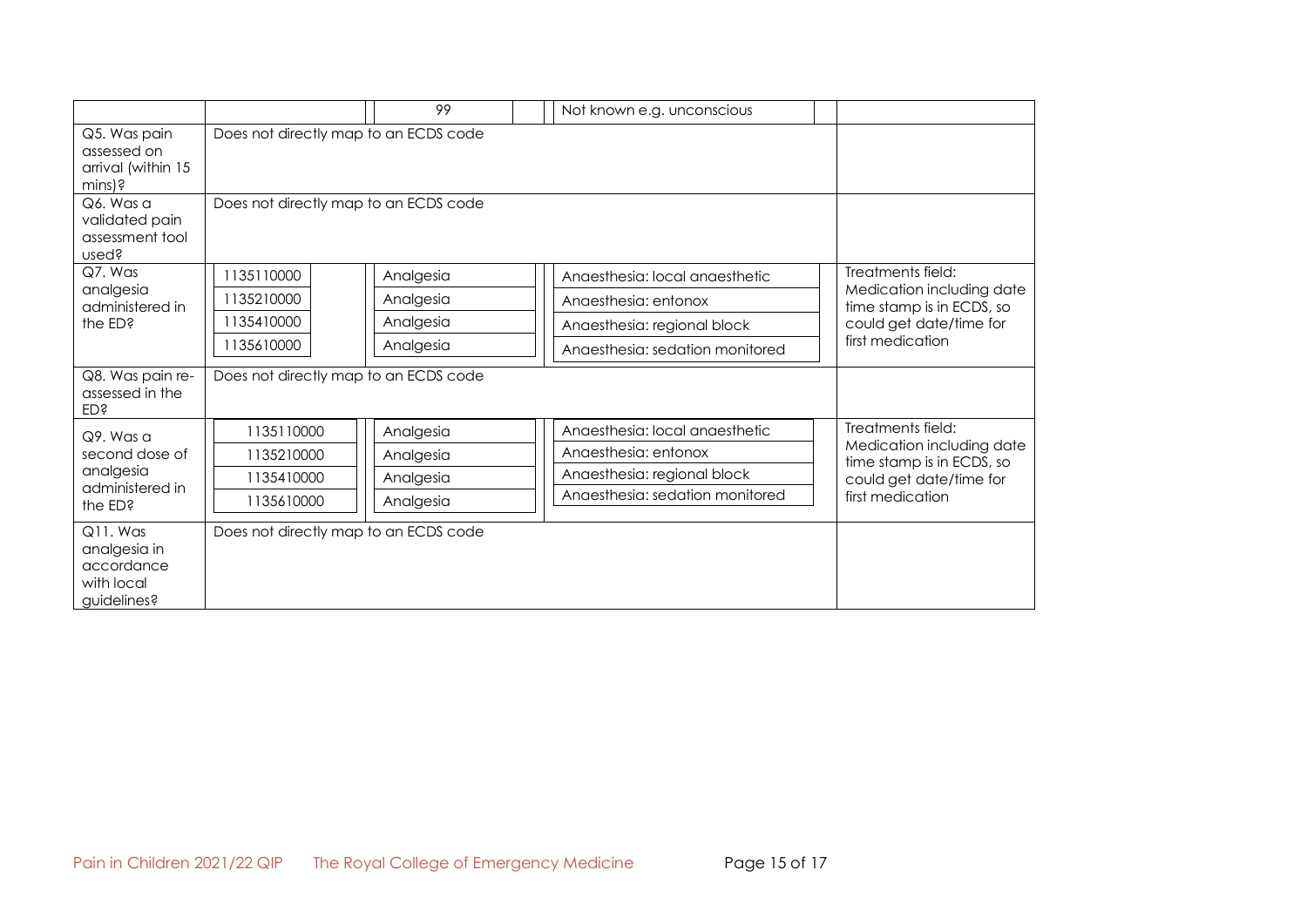## <span id="page-15-0"></span>Appendix: Analysis plan for standards

This section explains how the RCEM team will be analysing your data. You are welcome to use this analysis plan to conduct local analysis if you wish. Analysis sample tells you which records will be included or excluded from the analysis. The analysis plan tells you how the RCEM team plan to graph the data and which records will meet or fail the standards.

| <b>STANDARD</b>                                                                                                                                                                     | <b>Relevant</b><br>questions | <b>Analysis</b><br>sample      | Analysis plan - conditions<br>for the standard to be met                                                                                                                                                                                                      |
|-------------------------------------------------------------------------------------------------------------------------------------------------------------------------------------|------------------------------|--------------------------------|---------------------------------------------------------------------------------------------------------------------------------------------------------------------------------------------------------------------------------------------------------------|
| [1] Pain is assessed<br>immediately upon presentation<br>at hospital                                                                                                                | $Q1.2$ and<br>Q2.1           | All records                    | Chart: SPC<br><b>Title:</b> Standard 1: Pain is assessed<br>immediately upon presentation at<br>hospital<br>Analysis:<br>$Q2.1 - Q1.2 \le 15 \text{ min (met)}$<br>$Q2.1 - Q1.2 > 15$ min (fail)                                                              |
| [2] Administration of<br>analgesia to patients in severe<br>pain                                                                                                                    | Q1.2, Q2.1,<br>Q2.3          | $Q2.1 =$<br>Severe (7-10)      | Chart: SPC<br>Title: Standard 2: Administration of<br>analgesia to patients in severe<br>pain<br>Analysis:<br>Q1.2, Q2.1, Q2.3<br>$Q2.3$ = Yes AND<br>$Q2.3 - Q1.2 < 30$ min AND<br>$>20$ min (D)<br><b>OR</b><br>$Q2.3 - Q1.2 < 50$ min AND<br>$>30$ min (F) |
| [2] Administration of<br>analgesia to patients in<br>moderate pain                                                                                                                  | Q1.2, Q2.1,<br>Q2.3          | $Q2.1 =$<br>Moderate $(4 - 6)$ | Chart: SPC<br><b>Title:</b> Standard 2: Administration of<br>analgesia to patients in severe<br>pain<br><b>Analysis</b><br>$Q2.3$ = Yes AND<br>$Q2.3 - Q1.2 < 30$ min AND<br>$>20$ min (D)<br><b>OR</b><br>$Q2.3 - Q1.2 < 50$ min AND<br>$>30$ min (F)        |
| [3] Patients with severe or<br>moderate pain should have<br>documented evidence of re-<br>evaluation and action within<br>60 minutes of receiving the first<br>dose of<br>analgesic | Q1.2, Q2.1,<br>Q2.3          | $Q2.1=$<br>Moderate (4-6)      | Chart: SPC<br><b>Title:</b> Standard 3: Administration of<br>analgesia to patients in moderate<br>pain<br>Analysis:<br>$Q2.1 = Yes AND$<br>$Q2.1 - Q1.2 \leq 30$ min (A)<br>OR $Q2.1 - Q1.2 \le 60$ min AND<br>$>30$ min (D)                                  |